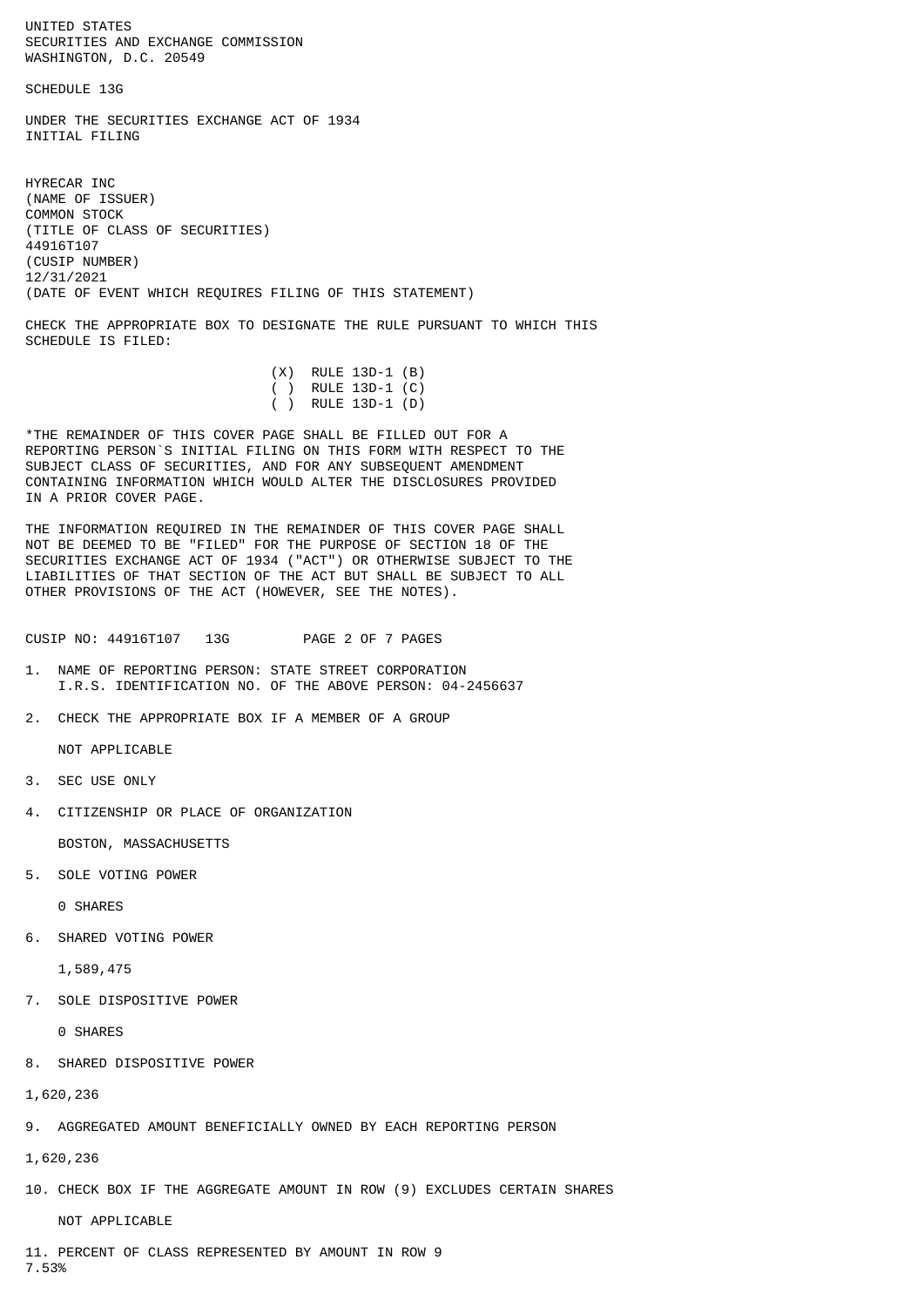12. TYPE OF REPORTING PERSON HC

CUSIP NO: 44916T107 13G PAGE 3 OF 7 PAGES

- 1. NAME OF REPORTING PERSON: SSGA FUNDS MANAGEMENT, INC. I.R.S. IDENTIFICATION NO. OF THE ABOVE PERSON: 04-3555193
- 2. CHECK THE APPROPRIATE BOX IF A MEMBER OF A GROUP

NOT APPLICABLE

- 3. SEC USE ONLY
- 4. CITIZENSHIP OR PLACE OF ORGANIZATION

BOSTON, MASSACHUSETTS

5. SOLE VOTING POWER

0 SHARES

6. SHARED VOTING POWER

1,313,010

7. SOLE DISPOSITIVE POWER

0 SHARES

- 8. SHARED DISPOSITIVE POWER
- 1,316,710
- 9. AGGREGATED AMOUNT BENEFICIALLY OWNED BY EACH REPORTING PERSON

1,316,710

10. CHECK BOX IF THE AGGREGATE AMOUNT IN ROW (9) EXCLUDES CERTAIN SHARES

NOT APPI TCABLE

- 11. PERCENT OF CLASS REPRESENTED BY AMOUNT IN ROW 9 6.12%
- 12. TYPE OF REPORTING PERSON **TA**

CUSIP NO: 44916T107 13G PAGE 4 OF 7 PAGES

ITEM 1.

- (A) NAME OF ISSUER HYRECAR INC
- (B) ADDRESS OF ISSUER`S PRINCIPAL EXECUTIVE OFFICES
- 355 SOUTH GRAND AVENUE SUITE 1650 LOS ANGELES CA 90071 UNITED STATES ITEM 2.
	- (A) NAME OF PERSON FILING STATE STREET CORPORATION SSGA FUNDS MANAGEMENT, INC
		- (B) ADDRESS OF PRINCIPAL BUSINESS OFFICE OR, IN NONE, RESIDENCE STATE STREET FINANCIAL CENTER 1 LINCOLN STREET BOSTON, MA 02111 (FOR ALL REPORTING PERSONS)
		- (C) CITIZENSHIP: SEE ITEM 4 (CITIZENSHIP OR PLACE OF ORGANIZATION) OF COVER PAGES
		- (D) TITLE OF CLASS OF SECURITIES COMMON STOCK
		- (E) CUSIP NUMBER: 44916T107

ITEM 3.

 IF THIS STATEMENT IS FILED PURSUANT TO RULE 13D-1(B), OR 13D-2(B) OR (C), CHECK WHETHER THE PERSON FILING IS A: SEE ITEM 12(TYPE OF REPORTING PERSON) OF THE COVER PAGE FOR EACH REPORTING PERSON AND THE TABLE BELOW, WHICH EXPLAINS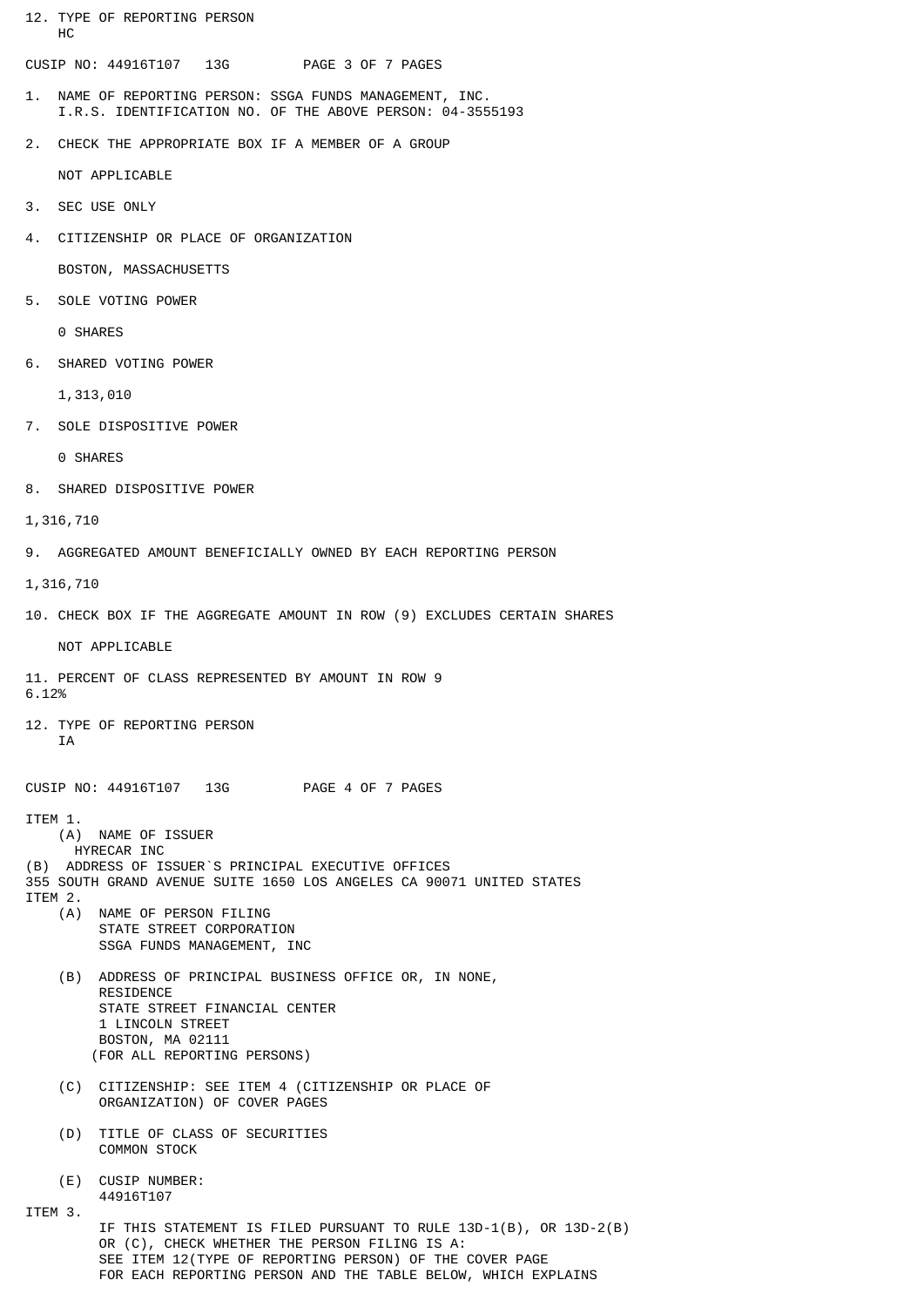THE MEANING OF THE TWO LETTER SYMBOLS APPEARING IN ITEM 12 OF THE COVER PAGES. CATEGORY BK BANK AS DEFINED IN SECTION 3(A) (6) OF THE ACT. IC INSURANCE COMPANY AS DEFINED IN SECTION 3 (A) (19) OF THE ACT IC INVESTMENT COMPANY REGISTERED UNDER SECTION 8 OF THE INVESTMENT COMPANY ACT OF 1940. IA AN INVESTMENT ADVISOR IN ACCORDANCE WITH RULE 13D-1(B) (1) (II) (E). EP AN EMPLOYEE BENEFIT PLAN OR ENDOWMENT FUND IN ACCORDANCE WITH RULE  $13D-1(B)$  (1) (II) (F) HC A PARENT HOLDING COMPANY OR CONTROL PERSON IN ACCORDANCE WITH RULE 13D-1(B)(1)(II) (G). SA A SAVINGS ASSOCIATIONS AS DEFINED IN SECTION 3(B) OF THE FEDERAL DEPOSIT INSURANCE ACT (12 U.S.C. 1813).<br>OP A CHURCH PLAN THAT IS EXCLUDED FROM THE DEFINITION OF A CHURCH PLAN THAT IS EXCLUDED FROM THE DEFINITION OF AN INVESTMENT COMPANY UNDER SECTION 3(C)(14) OF THE INVESTMENT COMPANY ACT OF 1940.

- CUSIP NO: 44916T107 13G PAGE 5 OF 7 PAGES
- ITEM 4. OWNERSHIP THE INFORMATION SET FORTH IN ROWS 5 THROUGH 11 OF THE COVER PAGE HERETO FOR EACH OF THE REPORTING PERSONS IS INCORPORATED HEREIN BY REFERENCE.
- ITEM 5. OWNERSHIP OF FIVE PERCENT OR LESS OF CLASS NOT APPLICABLE
- ITEM 6. OWNERSHIP OF MORE THAN FIVE PERCENT ON BEHALF OF ANOTHER PERSON NOT APPLICABLE
- ITEM 7. IDENTIFICATION AND CLASSIFICATION OF THE SUBSIDIARY WHICH ACQUIRED THE SECURITY BEING REPORTED ON BY THE PARENT HOLDING COMPANY OR CONTROL PERSON SEE EXHIBIT 1 ATTACHED HERETO
- ITEM 8. IDENTIFICATION AND CLASSIFICATION OF MEMBERS OF THE GROUP NOT APPLICABLE
- ITEM 9. NOTICE OF DISSOLUTION OF GROUP NOT APPLICABLE

CUSIP NO: 44916T107 13G PAGE 6 OF 7 PAGES

ITEM 10. CERTIFICATION

 BY SIGNING BELOW I CERTIFY THAT, TO THE BEST OF MY KNOWLEDGE AND BELIEF, THE SECURITIES REFERRED TO ABOVE WERE ACQUIRED AND ARE HELD IN THE ORDINARY COURSE OF BUSINESS AND WERE NOT ACQUIRED AND ARE NOT HELD FOR THE PURPOSE OR WITH THE EFFECT OF CHANGING OR INFLUENCING THE CONTROL OF THE ISSUER OF THE SECURITIES AND WERE NOT ACQUIRED AND ARE NOT HELD IN CONNECTION WITH OR AS A PARTICIPANT IN ANY TRANSACTION HAVING THAT PURPOSE OR EFFECT.